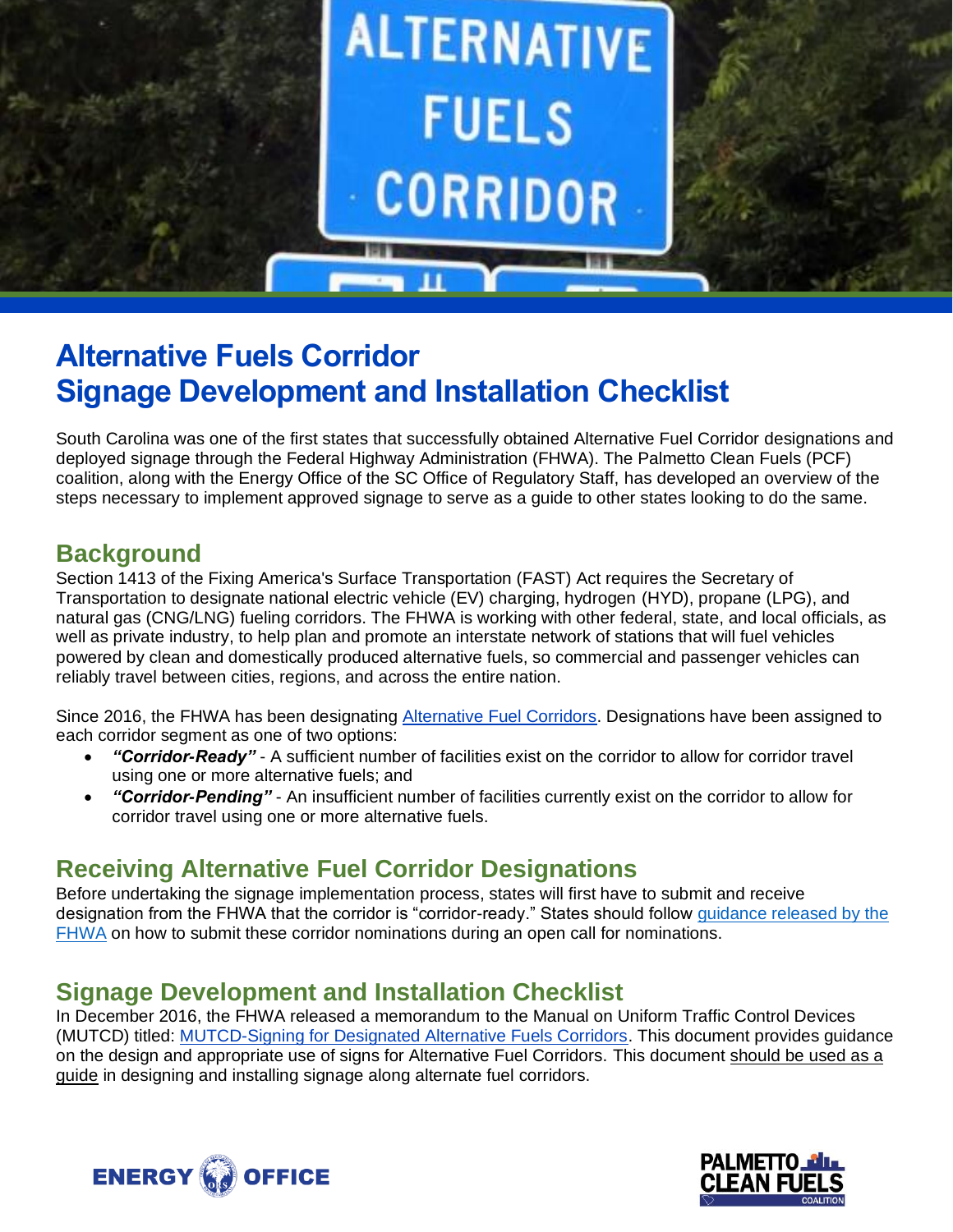### Meet with State DOT Representatives



States should work with state Departments of Transportation (DOT) representatives to determine the interest in Alternative Fuel Corridor designations and signage implementation. Inform, when necessary, on alternative fuels, while discussing the process to implement signage.

#### Compile Signage Request

Using MUTCD guidance, states should create a detailed request to the state DOT. This request should include specific maps and text defining designated "corridor-ready" corridors and signage locations.

#### ` **Signage locations should include:**

**MUTCD plaque type:** M4-14 "BEGIN" **Corridor:** I-20 **Location:** Camden **Direction:** Southbound

Using GIS or another mapping software, states may find it useful to place signs on a map to visually represent locations. Use [the Energy Office's signage request to SCDOT](http://www.palmettocleanfuels.org/files/Designated%20AFV%20Corridor%20Signage%20Request_FinalPCF.pdf) as an example.

*NOTE: In the MUTCD memo, FHWA only gives guidance for signing the beginning and ending of a designated corridor. On corridors*  with multiple fuels designated for different parts of the corridor, signage will need to be placed to indicate the change in corridor *designation.* 

*EXAMPLE: I-26 is designated for LPG for the entire corridor. I-26 is partially designated for EV. Signage indicating the "BEGIN" of the*  LPG corridor would need to be placed, and signage indicating the change to the *LPG/EV* corridor would need to be placed. Signage would also need to be placed at the end of these corridor segments to indicate a change in fuel type designated for that section of *corridor.*

#### Submit Signage Request

States should submit the signage request to the state DOT. The contact is usually the state traffic engineer.

#### Obtain Approval/Recognition of Request

| After a request has received approval from the state DOT, the process of implementation can begin, and a |
|----------------------------------------------------------------------------------------------------------|
| cost estimate can be provided. An example of a response from a state DOT can be found in the SCDOT AFV   |
| Corridor Signage Response to the Energy Office.                                                          |

#### Receive a Cost Estimate

Cost estimates will vary based on where the signs are manufactured and who will be paying for labor or other fees.

The Energy Office received estimated costs from SCDOT. The cost for each sign was priced based on square foot. The Energy Office was able to obtain more cost-efficient signage by purchasing from the SC Department of Corrections (SCDC) sign shop. Lower costs were attributed to using the SCDC Prison Industries instead of the SCDOT sign shop to fabricate the signs. While the Energy Office covered the costs of the signage, SCDOT covered labor and installation costs. Although initial pricing was included in the [SCDOT AFV Corridor Signage Response,](http://www.palmettocleanfuels.org/files/SCDOT%20Signage%20Response_20170317.pdf) final pricing can be found in the [Invoice Cover Letter.](http://www.palmettocleanfuels.org/files/Invoice%20Cover%20Letter%20Mason%20and%20Masters.pdf)

#### Work with the State DOT to Install Signage

Each state DOT will tackle signage installation in its own way. Some state DOTs will coordinate signage installation through regional sites. Work through the signage installation process outlined by the state DOT.

*NOTE: In the MUTCD memo, FHWA only gives guidance for general service signage along a designated corridor. This guidance does not include specific service or "logo" signage. Additional requirements must be met for a station to be signed at an exit on a "logo" sign, such as the signs that say "Gas."*

#### Coordinate with Neighboring States

As states being to implement the MUTCD guidance, corridors and other routes will likely cross state lines. To avoid duplication, neighboring states should work together to coordinate signage.